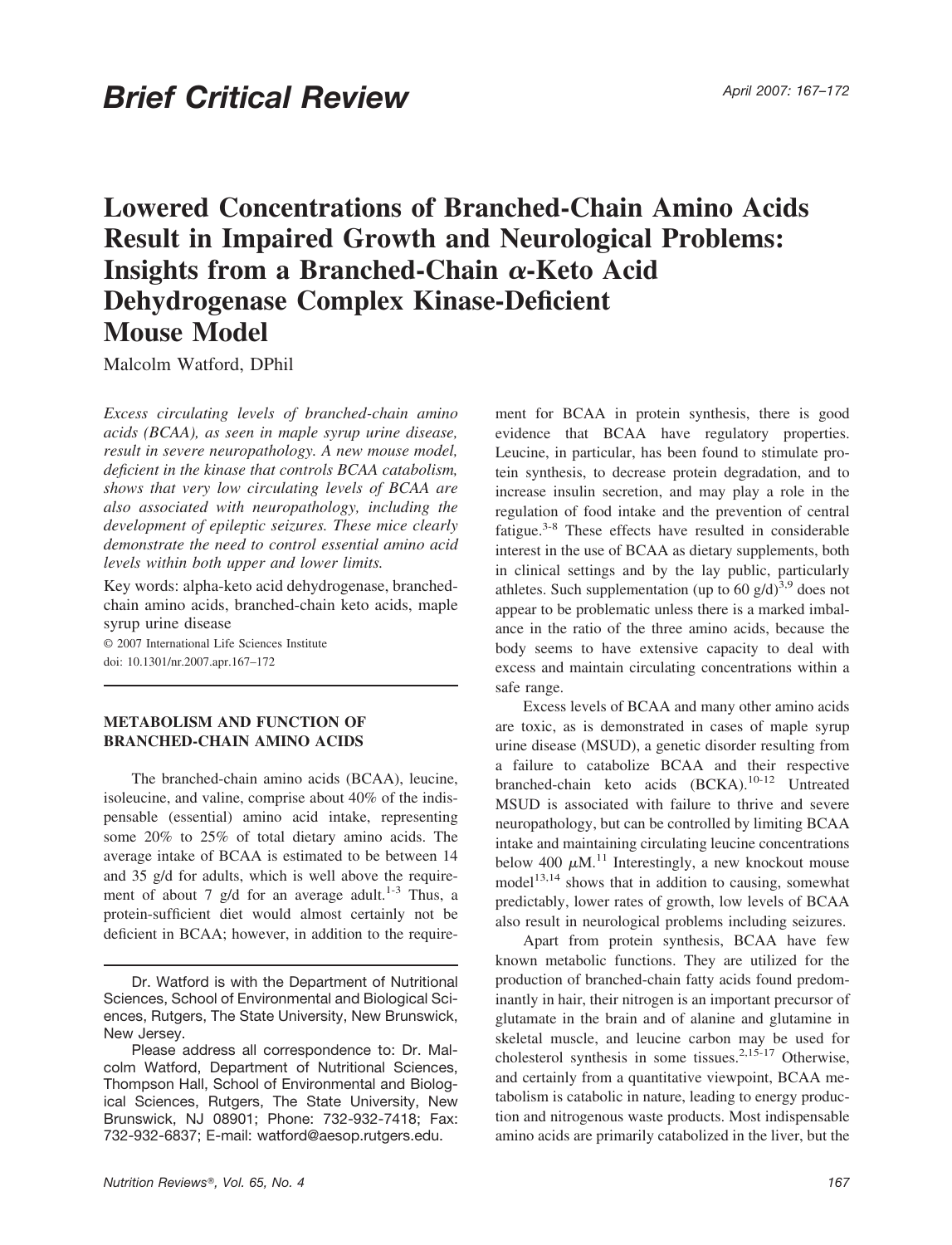initial reaction of BCAA catabolism is absent from the liver and is instead found in peripheral tissues, predominantly skeletal muscle.<sup>2,16-19</sup> A limited amount of dietary BCAA undergo metabolism in the gastrointestinal tract, and some are taken up by the liver for protein synthesis. During the absorptive phase, however, the bulk of BCAA escape metabolism in the liver and comprise about 50% of the amino acids released by the liver into the peripheral circulation. The accompanying rise in circulating BCAA concentration is proposed to function as a signal to extra-hepatic tissues that amino acids are available, thus stimulating protein synthesis.

### **Branched-Chain Amino Transferase**

The first two reactions of BCAA metabolism are common to all three amino acids. Catabolism begins with transamination with  $\alpha$ -ketoglutarate to form the corresponding BCKA and glutamate, followed by decarboxylation of the BCKA to yield branched-chain acyl CoA derivatives. From this point, the pathways diverge, with leucine ultimately being metabolized to acetoacetate and acetyl CoA, isoleucine to acetyl CoA and propionyl CoA, and valine to propionyl  $CoA<sup>2,16-19</sup>$  These end products have little bearing on the study considered in this review and will not be considered in any further detail. Branched-chain aminotransferase is expressed at very low levels in the liver (about 0.5% of total body activity in the rat, 7.7% in humans), but is found in many other tissues, with skeletal muscle possessing the greatest capacity for transamination in the rat.16,18,19 Interestingly, the transaminase is mitochondrial in most tissues, but the brain also expresses a cytosolic form that accounts for 60% to 70% of total brain activity, the significance of which is not completely clear.<sup>16</sup>

In keeping with the reversible nature of transamination reactions, and the ready availability of the cosubstrates glutamate and  $\alpha$ -ketoglutarate, branched-chain aminotransferase is believed to operate close to equilibrium in many tissues. This means that BCAA and BCKA are in constant exchange, with net flux determined by changes in amounts of substrates and products. This also means that, strictly speaking, BCAA are not essential because they could be replaced by BCKA, which would be transaminated to BCAA. This is the basis for the therapeutic use of dietary BCKA in conditions that require low nitrogen intake, such as end-stage renal disease and inborn errors of the urea cycle.<sup>20,21</sup> Normal foods, however, contain very low levels of BCKA, so this has little bearing on everyday nutrition.

## **Branched-Chain α-Ketoacid Dehydrogenase Complex**

The second reaction in BCAA/BCKA metabolism is catalyzed by the branched-chain  $\alpha$ -ketoacid dehydrogenase complex (BCKADHC) that is similar in structure to the pyruvate and  $\alpha$ -ketoglutarate dehydogenase complexes.16-19,22 The complex is comprised of over 150 subunits possessing at least five distinct enzymatic activities, and is located within the mitochondrial matrix. The substrate, BCKA, is decarboxylated by an irreversible thiamine pyrophosphate-dependent enzyme E1 (Figure 1). The branched-chain acyl derivative is then passed on to the lipoate group on a transferase enzyme E2 that releases branched-chain acyl CoA as an end product. The



**Figure 1.** The branched-chain keto acid dehydrogenase complex. E1, E2, and E3 are described in the text. The equation shows the overall reaction. Substrates are shown in ovals and products in rectangles. BCKA, Branched-chain keto acids.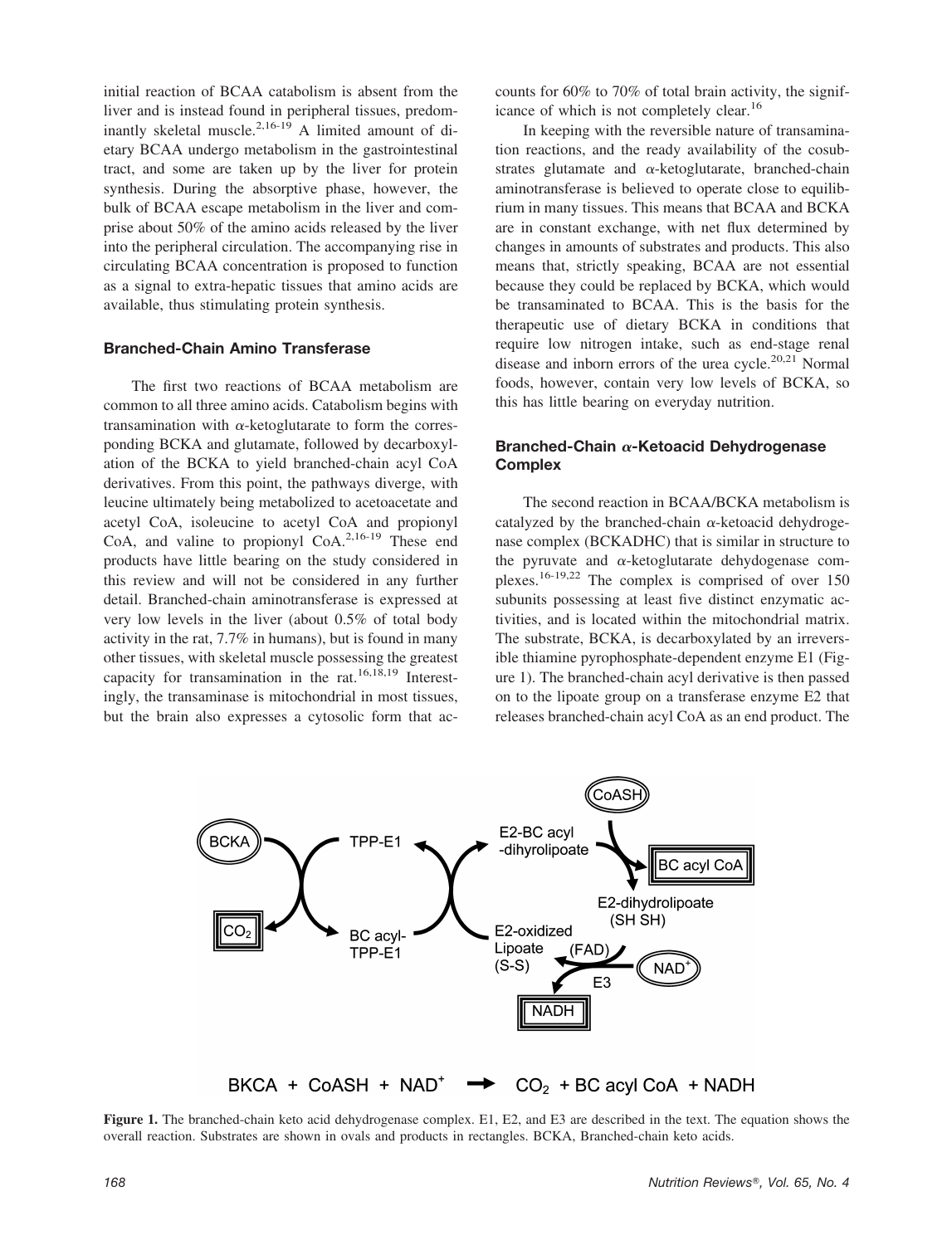reduced lipoate is then oxidized through the action of a NADH-linked dehydrogenase E3, thus completing the reaction and regenerating oxidized lipoate E2 ready to pick up another branched-chain acyl intermediate. Both E2 and E3 are freely reversible, and therefore flux will be influenced by acylCoA:CoASH and NADH:NAD ratios.

In addition to such feedback inhibition, the complex is also subject to regulation by phosphorylation/dephosphorylation of E1 (Figure 2) through the action of a specific kinase (BDK) and probably a specific phosphatase, although the latter has not yet been definitively identified.18 In the phosphorylated state, E1 is inactive and this stops flux through the complex. The kinase is subject to inhibition by BCKA, and therefore a buildup of BCKA, as would occur (through the equilibrium nature of branched-chain aminotransferase) in response to increased amounts of BCAA, will decrease the amount of the complex in the phosphorylated form and thereby increase complex activity.

It is possible to assess both the total BCKADHC activity in a tissue and the proportion that is active (dephosphorylated) at the time of sampling. In the rat,<sup>18,19</sup> most of the total body BCKADHC activity is present in the liver (60%) and skeletal muscle (29%), with the remainder in tissues such as kidney and brain. Moreover, in skeletal muscle the complex is predominantly  $(>90\%)$  in the phosphorylated (inactive) form, while in the liver it is usually 90% to 100% in the dephosphorylated (active) form. The only time the liver enzyme is found to be significantly phosphorylated is after feeding low-protein diets, a condition where there is a need to conserve essential amino acids as much as possible. The situation in humans<sup>19</sup> appears to be a little different in that skeletal muscle expresses more BCDHC activity (66% of total body activity), with about 50% being in the dephosphorylated (active) state. Moreover, the liver capacity is relatively low (9% of total body



Figure 2. Regulation of branched-chain  $\alpha$ -ketoacid dehydrogenase complex (BCKADHC) by phosphorylation/dephosphorylation. The kinase (BDK) is inhibited (-) by branchedchain keto acids (BCKA).

activity) and also predominantly (70%) in the phosphorylated (inactive) state. Thus, human BCAA metabolism shows considerable tissue-specific differences from rodents. This is reflected in studies<sup>23,24</sup> of inter-organ flux in vivo, where BCAA are transaminated predominantly in skeletal muscle in both rats and humans, but where there is considerable release of BCKA into the circulation in rats but not in humans. Thus, presumably, much of the BCKA undergo further catabolism within muscle tissue in humans.

Within the body, BCAA arise from two sources, exogenously from the diet and endogenously from the breakdown of body proteins. Clearly, the degradation of BCAA must be regulated both to prevent the toxicity associated with excess and to conserve essential amino acids at times of dietary protein insufficiency. Long-term changes in the amount of BCKDHC do occur, but given the time required to synthesize all of the necessary subunits, this is not likely to play a major role in the day-to-day regulation; rather, it sets limits on the capacity for BCAA degradation. While feedback inhibition and phosphorylation/dephosphorylation both have the potential to exert control on the rate of BCAA degradation, it is difficult to determine their relative importance. In an attempt to address this question, Joshi et al.<sup>13</sup> developed a BDK-knockout mouse. The resultant mice have proven very interesting and have provided much more information than simply telling us that phosphorylation is very important in the regulation of BCAA homeostasis.

### **Branched-Chain α-Keto Acid Dehydrogenase Kinase Knockout (BDK–/–) Mice**

The  $BDK^{-/-}$  mice were viable, but showed reduced fertility, as only 8 pairs out of 14 homozygotes had litters within 8 weeks of being paired for mating. Litter size was not reported, but the birth weight of the pups was similar to that of wild-type mice. Until 2 weeks of age, both  $BDK^{-/-}$  and wild-type pups had similar body weights. After that time, the growth rate of both groups slowed for about a week before rising to a peak at 4 weeks in wild-type and at 5 weeks in the BDK $^{-/-}$  pups. Most notably, in  $BDK^{-/-}$  pups, the decrease in growth began earlier (by week 2) and was much more pronounced: they ceased to grow for about a week at 2 to 3 weeks of age. Although subsequently they showed similar rates of growth to the wild-type pups, the poor growth at 2 to 3 weeks of age resulted in a markedly lower body weight that persisted into adulthood. In addition, some of the  $BDK^{-/-}$  mice died at weaning, although survival was improved if weaning was delayed. Adult BDK<sup>-/-</sup> mice were also about 15% shorter than wild-type mice, and while they had less adipose tissue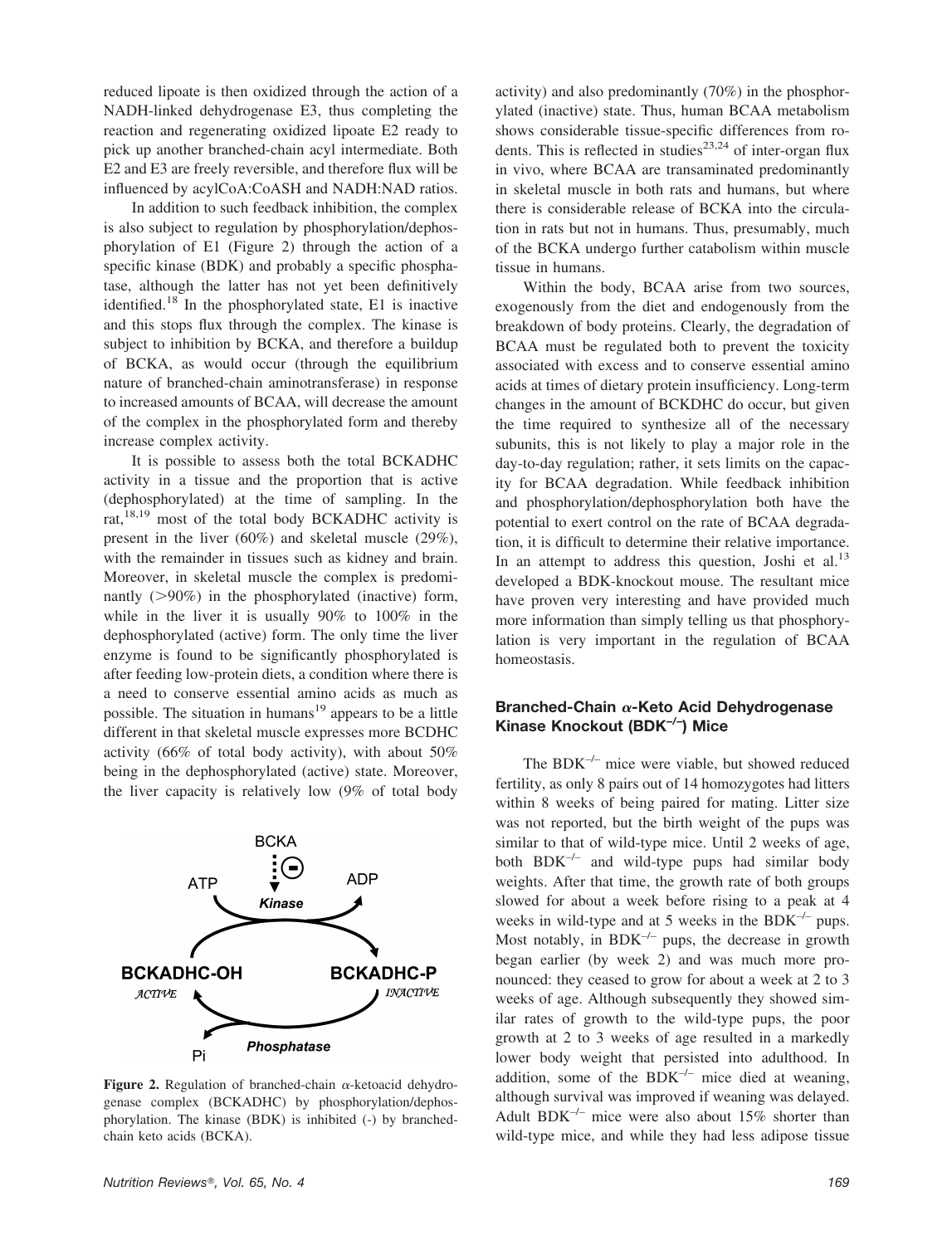and muscle mass and smaller brains, they did have larger kidneys and liver (when expressed relative to body weight). Furthermore, the fur of BDK<sup>-/-</sup> mice lacked luster, which was probably related to a lack of BCAA for 18-methyleicosanoic acid synthesis in hair cuticle cells.15

The differences in body weight and growth were presumably related to low BCAA availability for protein synthesis. Joshi et al.<sup>13</sup> therefore provided some  $BDK^{-/-}$ mice (mothers and pups throughout the breeding and neonatal period) with a high (50%) protein diet to see if this could overcome the problems. High protein feeding normalized body weights—in fact, the  $BDK^{-/-}$  mice showed higher rates of growth and slightly larger body weight prior to weaning. But even on the high-protein diet,  $BDK^{-/-}$  mice ceased to grow around week 3 (presumably, weaning occurred at this time), although they subsequently caught up and there were no differences in either growth rate or body weight by week 6. It would be very interesting to know if these mice were able to grow so well prior to weaning due to increased levels of BCAA in the milk. The question of provision of milk BCAA by the dams on both normal and high-protein diets is clearly an important topic for future study.

As expected, BDK mRNA and protein were not detectable in the tissues of the BDK $^{-/-}$  mice, but, interestingly, there was an increase in the amount of the  $E1\alpha$ component of the dehydrogenase complex in a number of tissues such as heart, brain, kidney, and skeletal muscle. In wild-type mice, confirming earlier work in the rat,<sup>18,19</sup> BCKADHC total activity was relatively high in liver, where it was 100% in the dephosphorylated (active) form. Similarly high total activity was present in heart (61% active) and kidney (25% active), but lower in brain (65% active) and almost non-existent in skeletal muscle (and highly phosphorylated,  $\leq 5\%$  active).  $BDK^{-/-}$  mice showed higher total activity in all tissues except liver. In addition, the complex was in the 100% dephosphorylated state in all tissues, confirming that only one kinase exists that is able to phosphorylate BCKADHC. Thus, the total body capacity for BCKA catabolism had increased, and all of the activity was permanently activated. This was confirmed at the tissue level by the demonstration that the rate of  $[1^{-14}C]$  valine oxidation was higher in isolated diaphragms from  $BDK^{-/-}$  mice. There was concern that constitutively high BCKADHC activity could also decrease circulating concentrations of methionine and threonine, since both of these amino acids can produce ketoacids that are substrates for BCADHC. However, the levels of these amino acids were not changed, confirming that, at least in the mouse, transamination is a not a major pathway of methionine catabolism. It also showed that threonine catabolism is restricted to the liver and was thus not

affected, since there was no change in liver BCKADHC activity.

The permanent activation of BCKDHC would be expected to result in lower levels of BCKA and therefore lower BCAA levels. In chow-fed BDK–/– mice, plasma concentrations of each of the BCAA were lower by approximately 50% to 60% (Figure 3) than in wild-type animals. This was accompanied by similar lower concentrations of the BCAA in brain, kidney, heart, and muscle, but not liver (Figure 4). It would have been interesting to measure the BCAA concentrations in animals receiving the high-protein diet, because maintenance of sufficiently high concentrations of BCAA is presumably the mechanism underlying their increased growth rates.

## **Neurological Deficits in BDK–/– Mice**

Perhaps the most interesting finding with the  $BDK^{-/-}$ mice is that they exhibit severe neurological problems. From 3 weeks of age they exhibited a general tendency to splay their legs and to clinch their hindlimbs when held by the tail. Again, some of these symptoms could be partially prevented by the high-protein diet. But at 6 to 7 months of age,  $BDK^{-/-}$  mice showed a strong predisposition to develop seizures when handled. Nine of 11 female  $BDK^{-/-}$  mice developed seizures at least 2 times, some as often as 7 times, when tested 8 times over a 2-week period. Seizures were of varying duration up to 2 minutes, but some animals experienced such severe seizures that they died. Although subsequent histology did not detect any structural abnormalities, there was a general reduction in size of all parts of the brains of  $BDK^{-/-}$ mice.

The mechanism responsible for the neurological problems is obviously of great interest. However, while comparisons to the neuropathology that accompanies  $MSUD^{3,10-12}$  are tempting, an importance difference must be remembered: MSUD is the result of excessive



**Figure 3.** Plasma branched-chain amino acid concentrations are lower in BDK<sup>-/-</sup> mice. The results are means  $\pm$  SEM, where open bars represent wild-type mice and filled bars  $BDK^{-/-}$  mice.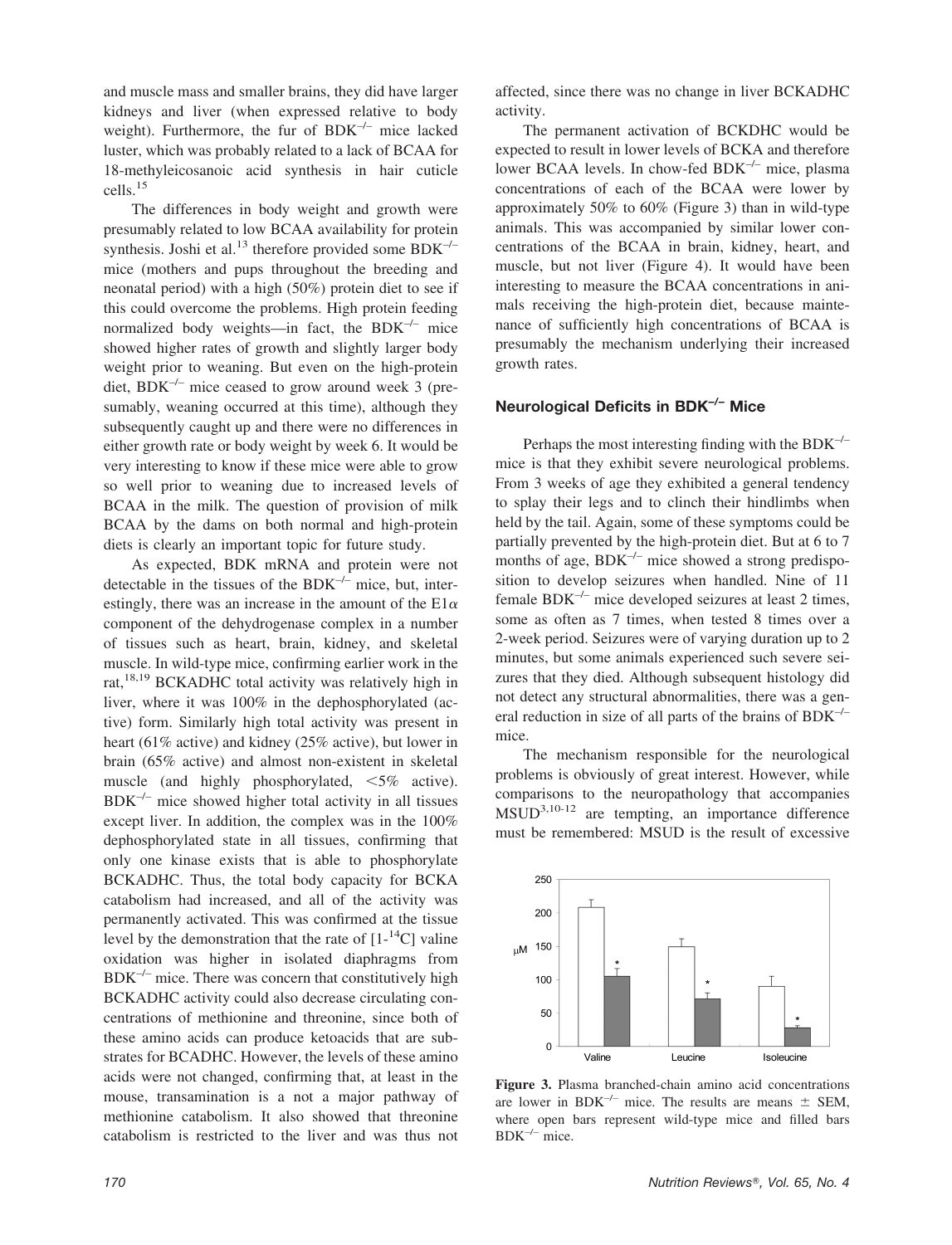

**Figure 4.** Tissue branched-chain amino acid concentrations are lower in  $BDK^{-/-}$  mice. Results are for the sum of all three amino acids, and are means  $\pm$  SEM, where open bars represent wild-type mice and filled bars BDK<sup>-/-</sup> mice.

levels of BCAA and BCKA, whereas the BDK–/– mice present with very low levels. The mechanisms underlying neurological problems in MSUD are not known, but possibilities include brain swelling and a number of disturbances linked to impaired glutamate and neurotransmitter metabolism. $3,10-12$  It been estimated that leucine provides 30% to 50% of glutamate nitrogen in the central nervous system. The problems in MSUD seem to be related to excess amounts of  $\alpha$ -keto-isocaproic acid (the keto acid of leucine), and these would be expected to disturb glutamate levels since they are linked via transamination. Such disturbances would then affect not only the levels of glutamate, an excitatory transmitter, but also the levels of  $\gamma$ -amino butyric acid (GABA), an inhibitory transmitter derived from glutamate, and such mechanisms would also be expected to be perturbed in the  $BDK^{-/-}$  mice. In addition, changes in the circulating concentrations of BCAA may change the concentrations of other amino acids in the brain, since BCAA are transported on the large neutral amino acid transporter that is also responsible for the transport of tryptophan, tyrosine, and phenylalanine. Thus, a decrease in BCAA concentrations would lessen the competition for this transporter and increase uptake of other amino acids into the brain, with resultant changes in the synthesis of serotonin and catecholamines.<sup>3</sup>

An additional possible mechanism is related to the facts that hyperphosphorylation of eIF2 (eukaryotic initiation factor) in the brain has been linked to epilepsy, and low leucine abundance is known to increase phosphorylation of the  $\alpha$ -subunit of eIF2.<sup>13</sup> Phosphorylation of eIF2 $\alpha$  was over 2-fold higher in the brains of BDK<sup>-/-</sup> than in wild-type mice, although, as Joshi et al. $^{13}$  discuss, it is not clear if such a finding is indicative of a causal mechanism in epilepsy or if it represents a cytoprotective response. Thus, a number of putative mechanisms have been proposed that could explain the neurological problems of MSUD and/or BDK deficiency. Why such problems are delayed until adulthood in the  $BDK^{-/-}$  mice is not clear, but these mice do provide a powerful new model for the investigation of such phenomena and epilepsy in general.

## **AVENUES OF FUTURE RESEARCH**

Perhaps one of the biggest unanswered questions arising from these mice is, where are the BCAA being metabolized? In wild-type mice, given the low transaminase activity of the liver, dietary BCAA must undergo transamination to BCKA in peripheral tissues. Wild-type mice also appear to be similar to the rat in that skeletal muscle BCKADHC is usually very low, and therefore BCKA would be exported, probably to be oxidized in the liver. In  $BDK^{-/-}$  mice, however, peripheral tissue BCKADHC is not only increased, all of it is constitutively activated (dephosphorylated). Thus, BCKA produced within a tissue such as muscle may be oxidized within that tissue. This raises interesting questions about the fate of not only the carbon and nitrogen from BCAA catabolism, but also about tissue energy homeostasis in general. If in the  $BDK^{-/-}$  mice a tissue that previously exported BCKA now oxidizes it, this must be replacing the oxidation of some other fuel (unless there is an increase in oxygen consumption and energy production, but this is unlikely). Future work should determine indicators of related metabolism such as glucose and fatty acid use by muscle and the production of glutamine and alanine, the usual nitrogenous end products of muscle BCAA amino acid catabolism. Similarly, the mechanisms underlying the decreased growth require further investigation. Although it would be tempting to suggest that hyperphosphorylation of eIF $\alpha$  would result in a global decrease in protein synthesis, the investigators $13$ mention in their discussion (no results are presented) that such hyperphosphorylation was only detectable in brain, not in other tissues.

The application of transgenic and knockout technologies to the study of amino acid metabolism, compared with those developed to study carbohydrate and lipid metabolism, is still relatively uncommon. But, as with many genetically modified animals, and as pointed out by Hutson,  $14$  these BDK<sup>-/–</sup> mice raise many more questions than can be answered in their initial characterization. The results show that phosphorylation is essential in BCAA homeostasis and that feedback inhibition and long-term changes in the amount of the complex were not able to prevent BCAA (and BCKA) depletion. The data also suggest that there are considerable problems around weaning, a time of rapid growth when the body capacity for BCAA catabolism increases and control by phosphorylation becomes very important.<sup>25</sup> Interestingly, in  $BDK^{-/-}$  mice, the circulating and tissue concentrations of BCAA were only decreased by approximately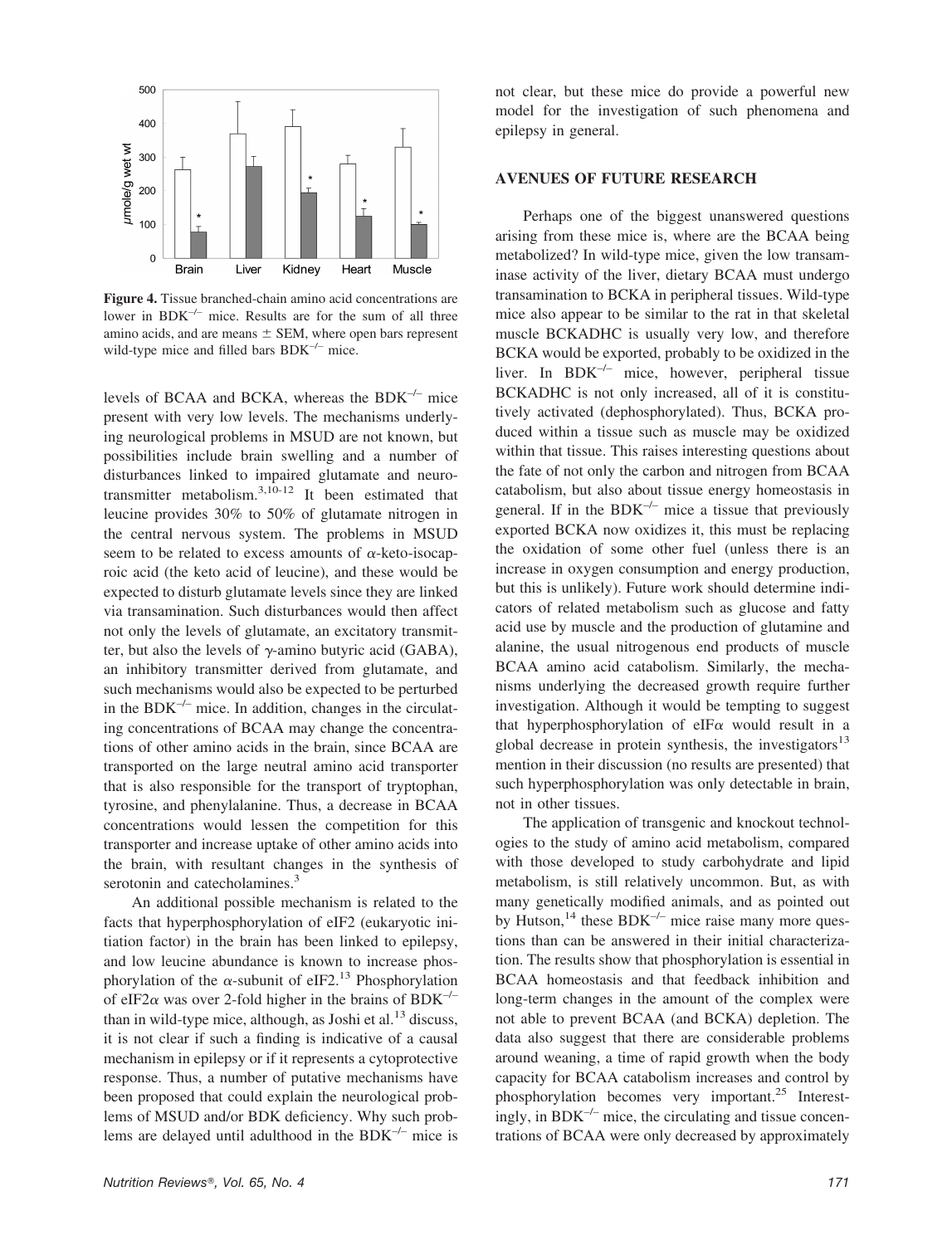50% to 60% of those of wild-type animals. This could indicate that catabolism was now limited by transport, transamination, or some additional step in the pathway. Additionally, given the proposed role of leucine in the regulation of food intake, perhaps such mice eat continuously and thereby maintain a minimum level of BCAA. The answers to these and other questions will hopefully be forthcoming over the next few years as this very interesting mouse model is more completely characterized.

#### **REFERENCES**

- 1. Food and Nutrition Board, Institute of Medicine. *Dietary Reference Intakes for Energy, Carbohydrate, Fiber, Fat, Fatty Acids, Cholesterol, Protein, and Amino Acids (Macronutrients)*. Washington, DC: National Academies Press; 2002. Available at: http:// www.nap.edu/books/0309085373/html. Accessed March 2, 2007.
- 2. Stipanuk MH, Watford M. Amino acid metabolism. In: Stipanuk MH, ed. *Biochemical, Physiological and Molecular Aspects of Human Nutrition*. 2nd ed. St. Louis, MO: Saunders-Elsevier; 2006:360–418.
- 3. Fernstrom JD. Branched-chain amino acids and brain function. J Nutr. 2005;135(6 suppl):1539S– 1546S.
- 4. Garlick PJ. The role of leucine in the regulation of protein metabolism. J Nutr. 2005;135(6 suppl): 1553S–1556S.
- 5. Nair KS, Short KR. Hormonal and signaling role of branched-chain amino acids. J Nutr. 2005;135(6 suppl):1547S–1552S.
- 6. Cota D, Proulx K, Smith KA, et al. Hypothalamic mTOR signaling regulates food intake. Science. 2006;312:927–930.
- 7. Rennie MJ, Bohe J, Smith K, Wackerhage H, Greenhaff P. Branched chain amino acids as fuels and anabolic signals in human muscle. J Nutr. 2006; 136(1 suppl):264S–268S.
- 8. Newsholme EA, Blomstrand E. Branched-chain amino acids and central fatigue. J Nutr. 2006;136(1 suppl):274S–276S.
- 9. Marchesini G, Marzocchi R, Noia M, Bianchi G. Branched-chain amino acid supplementation with liver diseases. J Nutr. 2005;135(6 suppl):1596S– 1601S.
- 10. Yudkoff M, Daikhin Y, Nissim I, et al. Brain amino acid requirements and toxicity: The example of leucine. J Nutr. 2005;135(6 suppl):1531S–1538S.
- 11. Mitsubuchi H, Owada M, Endo F. Markers associated with inborn errors of metabolism of branchedchain amino acids and their relevance to upper

levels of intake in healthy people: An implication from clinical and molecular investigations on maple syrup urine disease. J Nutr. 2005;135(6 suppl): 1565S–1570S.

- 12. Chuang DT, Chuang JL, Wynn RM. Lessons from genetic disorders of branched-chain amino acid metabolism. J Nutr. 2006;136(1 suppl):243S–249S.
- 13. Joshi MA, Jeoung NH, Obayashi M, et al. Impaired growth and neurological abnormalities in branchedchain  $\alpha$ -keto acid dehdyrogenase kinase-deficient mice. Biochem J. 2006;400:153–162.
- 14. Hutson SM. The case for regulating indispensable amino acid metabolism: the branched-chain  $\alpha$ -keto acid dehdyrogenase kinase-knockout mouse. Biochem J. 2006;400:e1–e3.
- 15. Jones LN, Rivett DE. The role of 18-methyleicosanoic acid in the structure and formation of mammalian hair fibres. Micron. 1997;28:469–485.
- 16. Hutson SM, Sweatt AJ, LaNoue KF. Branchedchain amino acid metabolism: implications for establishing safe intakes. J Nutr. 2005;135(6 suppl): 1557S–1564S.
- 17. Brosnan JT, Brosnan ME. Branched-chain amino acids: Enzyme and substrate regulation. J Nutr. 2006;136(1 suppl);207S–211S.
- 18. Harris RA, Joshi M, Jeoung NH. Mechanisms responsible for regulation of branched-chain amino acid catabolism. Biochem Biophys Res Comm. 2004;313:391–396.
- 19. Suryawan A, Hawes JW, Harris RA, Shimoura Y, Jenkins AE, Hutson SM. A molecular model of human branched-chain amino acid metabolism. Am J Clin Nutr. 1998;68:72–81.
- 20. Brusilow S, Batshaw M, Walser M. Use of keto acids in inborn errors of urea synthesis. Curr Concepts Nutr. 1979;8:65–75.
- 21. Teschan PE, Beck GJ, Dwyer JT, et al. Effect of a ketoacid-aminoacid-supplemented very low protein diet on the progression of advanced renal disease: a reanalysis of the MDRD feasibility study. Clin Nephrol. 1998;50:273–283.
- 22. Yeaman SJ. The 2-oxoacid dehdyrogenase complexes: recent advances. Biochem J. 1989;257:625–632.
- 23. Smith R, Elia M. Branched-chain amino acids in catabolic states. Proc Nutr Soc. 1983;42:473–487.
- 24. Elia M, Livesey G. Effects of ingested steak and infused leucine on forelimb metabolism in man and the fate of the carbon skeletons and amino groups of branched-chain amino acids. Clin Sci. 1983;64: 517–526.
- 25. Zhao Y, Denne SC, Harris RA. Developmental pattern of branched-chain 2-oxo acid dehdyrogenase complex in rat liver and heart. Biochem J. 1993;290: 395–399.